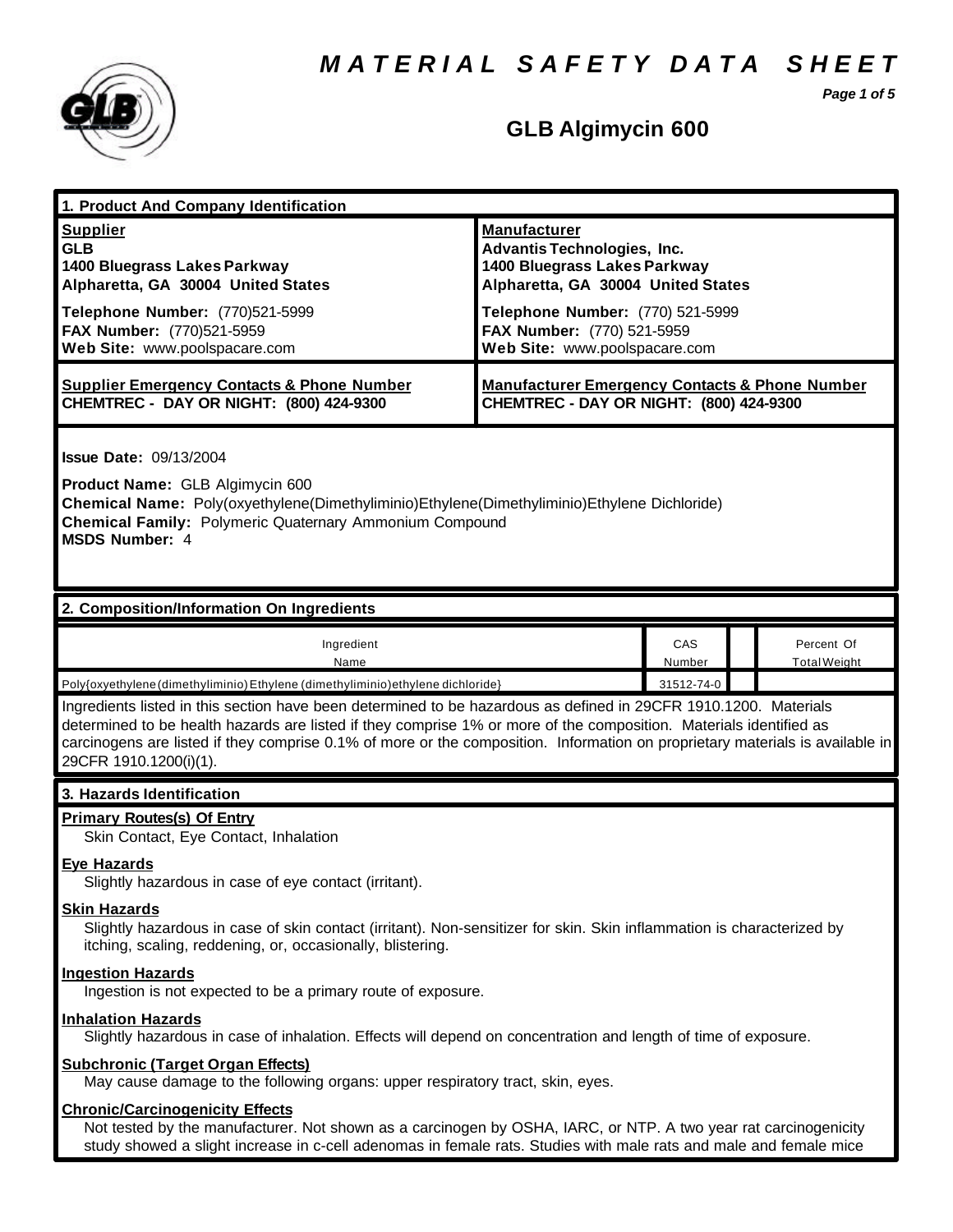# *M A T E R I A L S A F E T Y D A T A S H E E T Page 2 of 5*

### **GLB Algimycin 600**

### **3. Hazards Identification - Continued**

#### **Chronic/Carcinogenicity Effects - Continued**

did not show any evidence of carcinogenic response. This product is not considered a carcinogen.

#### **Signs And Symptoms**

Irritation of Eyes and Respiratory Passages

#### **Conditions Aggravated By Exposure** None Known

### **First Aid (Pictograms)**



### **4. First Aid Measures**

#### **Eye**

Flush immediately with copious amounts of tap water or normal saline (minimum of 15 minutes). Take exposed individual to a health care professional, preferably an opthalmologist, for further evaluation.

#### **Skin**

Wash exposed area with plenty of soap and water. Repeat washing. Remove contaminated clothing and wash thoroughly before reuse. If irritation persists consult a health professional.

#### **Ingestion**

DO NOT INDUCE VOMITING. Rinse with copious amounts of water or milk, first. Irrigate the esophogus and dilute stomach contents by slowly giving one to two glasses of water or milk. Avoid giving alcohol or alcohol related products. In cases where the individual is semi-comatose, comatose, or is convulsing, DO NOT GIVE FLUIDS BY MOUTH. In case of intentional ingestion of the product, seek medical assistance immediately; take individual to nearest medical facility.

#### **Inhalation**

If exposure by inhalation is suspected, immediately move exposed individual to fresh air. If individual experiences nausea, headache, dizziness, has difficulty breathing or is cyanotic, seek a health care professional immediately.

#### **Note To Physician**

No Specific Antidote is known. Treat Symptoms.

Evaluate Principal Route of Entry, Seek appropriate medical attention. Never give anything by mouth to an unconscious person.

### **Fire Fighting (Pictograms)**



#### **5. Fire Fighting Measures**

**Flash Point:** >212 °F **Flash Point Method:** Closed Cup

#### **Extinguishing Media**

Water fog, carbon dioxide, foam, dry chemical.

### **6. Accidental Release Measures**

Contain and/or absorb spill with inert material (e.g. sand, vermiculite). Avoid release to the environment. Do not flush to sewer.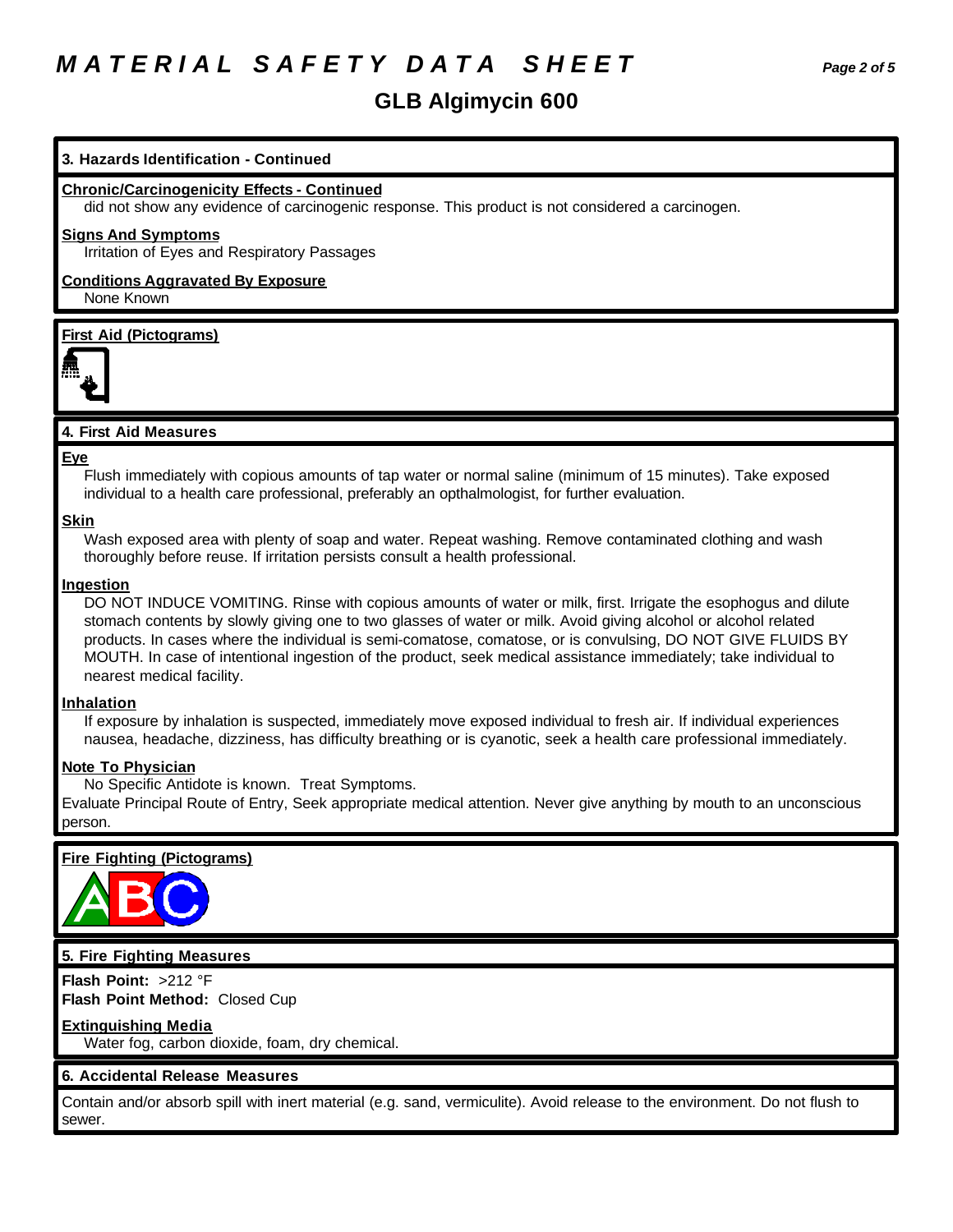## **GLB Algimycin 600**

# **Handling & Storage (Pictograms) 7. Handling And Storage Handling Precautions** Avoid contact with eyes. Wash thoroughly after handling. Wash hands before eating, drinking, or smoking. **Storage Precautions** Store in a cool dry place. Keep out of reach of children. **Work/Hygienic Practices** Use safe chemical handling procedures suitable for the hazards presented by this material. Do not contaminate Water Food or Feed by storage or cleaning equipment. **Protective Clothing (Pictograms) 8. Exposure Controls/Personal Protection Engineering Controls** Local exhaust acceptable. Special exhaust not required **Eye/Face Protection** Safety glasses with side shields or goggles recommended. **Skin Protection** Chemical-resistant gloves. **Respiratory Protection** General room ventilation is normally adequate. **9. Physical And Chemical Properties Appearance** Clear, pale yellow liquid **Odor** Mild **Chemical Type:** Mixture **Physical State:** Liquid **Melting Point:** 32 °F <0 °C **Boiling Point:** 212 °F >100 °C **Specific Gravity:** 1.15 g/cm3 **Percent Volitales:** Not established **Vapor Pressure:** Not established **pH Factor:** 6-8 **Solubility:** Easily soluble in cold/hot water **Viscosity:** Kinetic: 125cS **Evaporation Rate:** Not established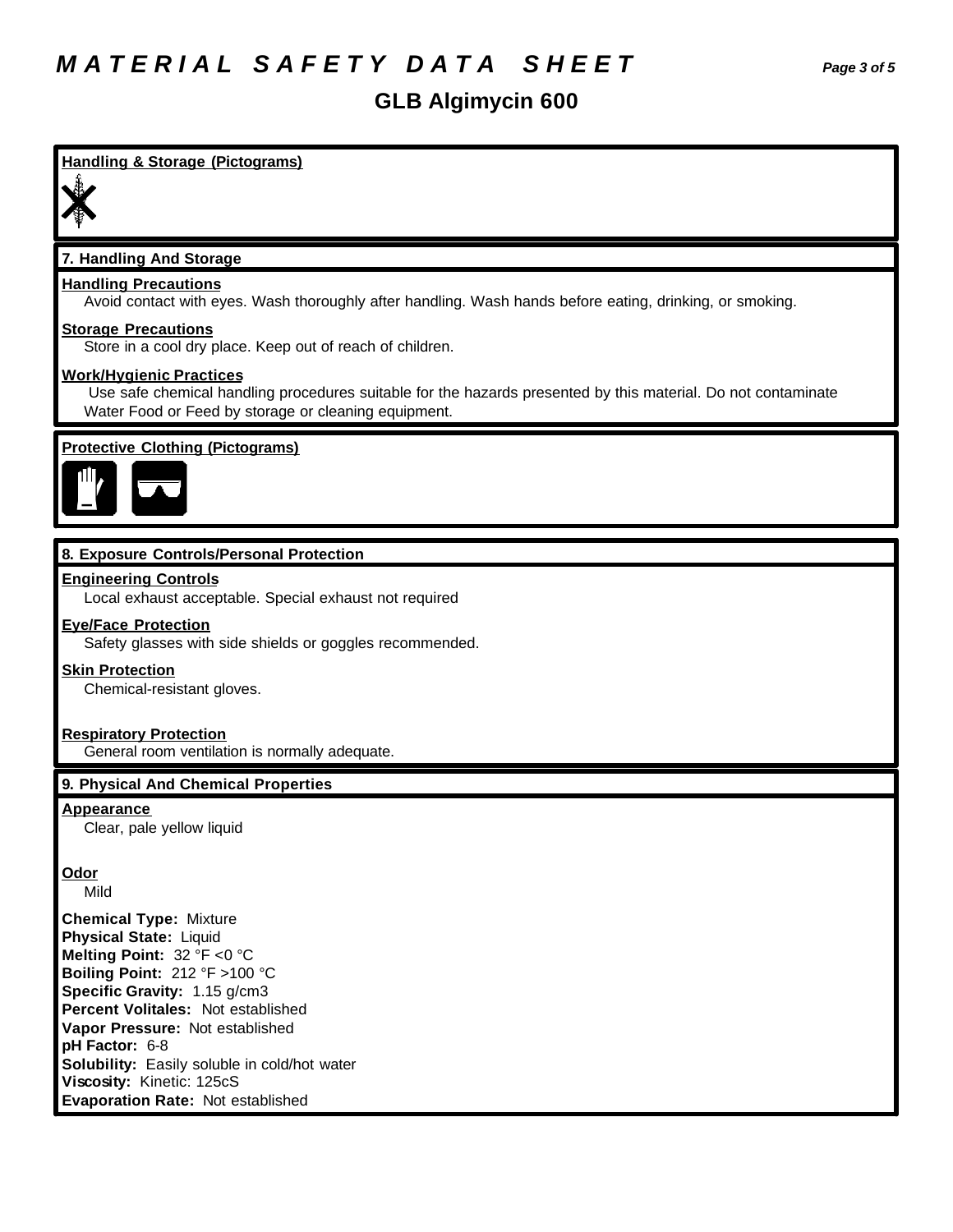# **GLB Algimycin 600**

| 10. Stability And Reactivity                                                                                                                                                                                                                                                                                                                                                                                                                                                                                       |
|--------------------------------------------------------------------------------------------------------------------------------------------------------------------------------------------------------------------------------------------------------------------------------------------------------------------------------------------------------------------------------------------------------------------------------------------------------------------------------------------------------------------|
| Stability: Stable under normal conditions of use and storage                                                                                                                                                                                                                                                                                                                                                                                                                                                       |
| <b>Incompatible Materials</b><br><b>Anionic Polymers</b>                                                                                                                                                                                                                                                                                                                                                                                                                                                           |
| <b>Hazardous Decomposition Products</b><br>Carbon monoxide may be formed upon burning.                                                                                                                                                                                                                                                                                                                                                                                                                             |
| 11. Toxicological Information                                                                                                                                                                                                                                                                                                                                                                                                                                                                                      |
| <b>Skin Effects</b><br>Dermal LD50 = $>2000$ mg/kg Rabbit                                                                                                                                                                                                                                                                                                                                                                                                                                                          |
| <b>Acute Oral Effects</b><br>Oral LD50 = 1951 mg/kg Male rat<br>Oral LD50 = 2587 mg/kg Female rat                                                                                                                                                                                                                                                                                                                                                                                                                  |
| <b>Acute Inhalation Effects</b><br>Inhalation $LD50 = 2.9$ ppm (4 hours) Rat                                                                                                                                                                                                                                                                                                                                                                                                                                       |
| 12. Ecological Information                                                                                                                                                                                                                                                                                                                                                                                                                                                                                         |
| <b>Acute Toxicity - Fish And Invertebrates</b><br>$LC50 = 0.37$ mg/L 48 hours Invertebrate<br>$LC50 = 0.26$ mg/L 96 hours Fathead Minnow<br>LC50 = 0.21 mg/L 96 hours Bluegill sunfish<br>$LC50 = 0.047$ mg/L 96 hours Rainbow Trout<br>LC50 = >600 mg/L 96 hours Sheepshead minnow<br>LC50 = 13 mg/L 96 hours Mysid shrimp                                                                                                                                                                                        |
| 13. Disposal Considerations                                                                                                                                                                                                                                                                                                                                                                                                                                                                                        |
| Refer to applicable local, state and federal regulations as well as industry standards.                                                                                                                                                                                                                                                                                                                                                                                                                            |
| 14. Transport Information                                                                                                                                                                                                                                                                                                                                                                                                                                                                                          |
| <b>Proper Shipping Name</b><br>Environmentally Hazardous Substance, Liquid, n.o.s.<br>(Poly[oxyethylene(dimethyliminio)ethylene(dimethyliminio)ethylene dichloride]), Marine Pollutant                                                                                                                                                                                                                                                                                                                             |
| <b>Hazard Class</b><br>9, PGIII                                                                                                                                                                                                                                                                                                                                                                                                                                                                                    |
| <b>DOT Identification Number</b><br><b>UN3082</b>                                                                                                                                                                                                                                                                                                                                                                                                                                                                  |
| <b>Additional Shipping Paper Description</b><br>North American Emergency Response Guide No. 171<br>Not regulated by DOT for ground or air shipments [see exception for marine pollutants 49CFR171.4(c)].                                                                                                                                                                                                                                                                                                           |
| 15. Regulatory Information                                                                                                                                                                                                                                                                                                                                                                                                                                                                                         |
| <b>State Regulations</b><br>California Proposition 65: This product had been reviewed for Prop 65 components and the following applies:<br>Warning: This product may contain substance(s) which are known to the State of California to cause cancer or<br>reproductive harm. (Contents may contain trace levels of (<10 ppm) of Dichloroethyl ether, 1,4-Dioxane and (<20<br>ppb) N-nitrosodimethylamine). Trace contaminants from Poly[oxyethylene(diamethlyimino)ethylene(diethylimino)<br>ethylene dichloride) |